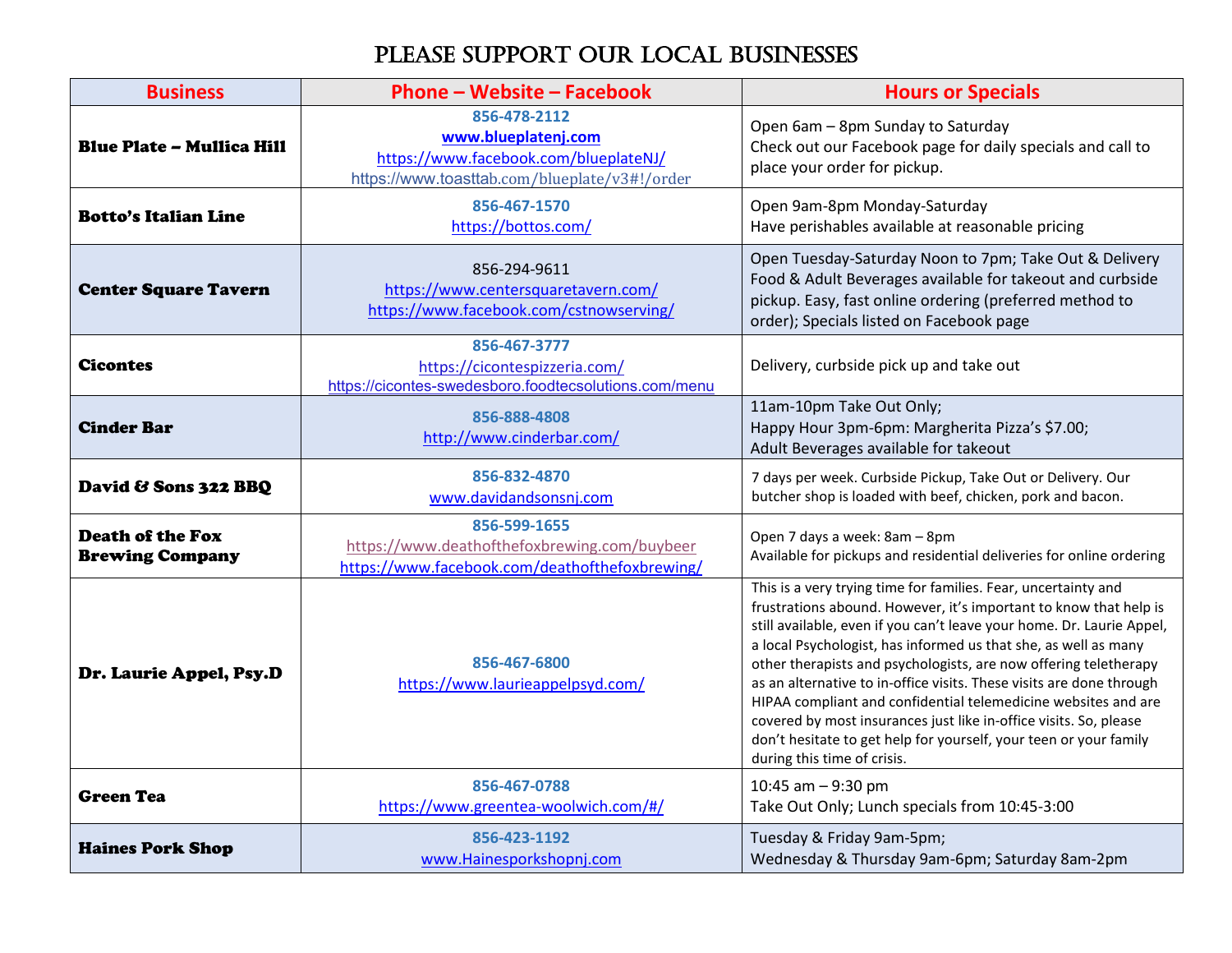|                             | 856-478-6077                                               |                                                            |
|-----------------------------|------------------------------------------------------------|------------------------------------------------------------|
| <b>Harrison House Diner</b> | https://www.facebook.com/harrisonhousediner/               | Open 12 noon to 8pm daily for curbside takeout only        |
|                             | https://onlineordering.rmpos.com/Order/?wci=wXTFnLYw       |                                                            |
|                             | https://www.facebook.com/Latteria-579577602087081/         | Open daily Monday-Saturday: 3pm - 8pm                      |
| Latteria                    | http://www.latterialove.com                                | Take Out Only                                              |
|                             |                                                            | Fresh real ice cream! Made on the premise.                 |
| <b>Mama Francesco</b>       | 856-467-5020                                               | Open 11am-8pm pickup & delivery                            |
|                             | www.mamafrancesca.org                                      | Lunch specials and coupons online                          |
|                             | 856-467-0850                                               | $10am - 8pm$                                               |
| Papa Luigi                  | www.Papaluigipizza.com                                     | Full Delivery, Takeout, Curbside                           |
|                             |                                                            | Specials and coupons on website                            |
|                             | 856-467-1188                                               | Sunday - Thursday 11am-9pm; Friday-Saturday 11am-10pm      |
| Pat's Pizzeria              | https://Pats-swedesboro.foodtecsolutions.com/menu          | NO CONTACT Delivery and Curbside Pickup for pre-paid       |
|                             | https://www.facebook.com/patspizzaswedesboro               | orders and full delivery & take out.                       |
|                             | 856-423-3239                                               | Offering "Make Your Own Pizza" for family fun!             |
| <b>Penn Pizza Palace</b>    | https://www.pennpizzapalace.com/                           | Open with Contactless Delivery and Curbside Pick-Up Only.  |
|                             | https://www.facebook.com/PennPizzaPalace                   | Online/Phone Ordering and payment                          |
|                             | 856-467-7667                                               |                                                            |
| <b>Petals &amp; Paint</b>   | https://petalsandpaintsnj.com/                             | Create a smile without driving a mile! Continuing to offer |
|                             | https://www.facebook.com/petalsandpaintsflorist/           | delivery during normal business hours.                     |
|                             | 856-294-9894                                               | 7pm-5pm daily                                              |
| <b>Philly Pretzel</b>       | https://phillypretzelfactory.com/locations/logan-township/ | "Every Kid Eats" Program: 10-2pm Monday to Friday          |
|                             | https://www.facebook.com/ppflogan/                         | 2 FREE Pretzels for any child/student while school is out  |
|                             | 856-467-5000                                               |                                                            |
| Pizza Villa                 | https://www.pizzavillaswedesboro.com/                      | Open 7 days a week, Delivery or Take-Out - Curbside        |
|                             | https://www.facebook.com/ThePizzaVilla/                    |                                                            |
|                             |                                                            |                                                            |
| Ray's Pizza                 | 856-467-9911                                               | Open 10:30am - 8pm Take Out Only                           |
| <b>Rode's Fireside</b>      | 856-467-2700                                               | Take out 12pm to 7pm                                       |
| <b>Restaurant</b>           | http://www.rodesfireside.com/                              | Menu available on website                                  |
| <b>Spicy Affair</b>         | 856-214-3828                                               | Delivery and curbside pickup from side door                |
|                             | http://spicyaffair.us/                                     |                                                            |
| <b>Swedesboro Diner</b>     | 856-467-0301                                               | Closed in an effort to keep staff and community safe. Look |
|                             | www.Swedesborofamilydiner.com                              | for their reopening and support them when they're back!    |
|                             | 856-241-7722                                               | Open 6:30am - 7pm Monday to Saturday;                      |
| <b>Sweetsboro Pastry</b>    | https://www.sweetsborobakery.com/                          | Close at 5pm Sunday                                        |
|                             | https://www.facebook.com/sweetsboro/                       | Specials on Facebook and Instagram                         |